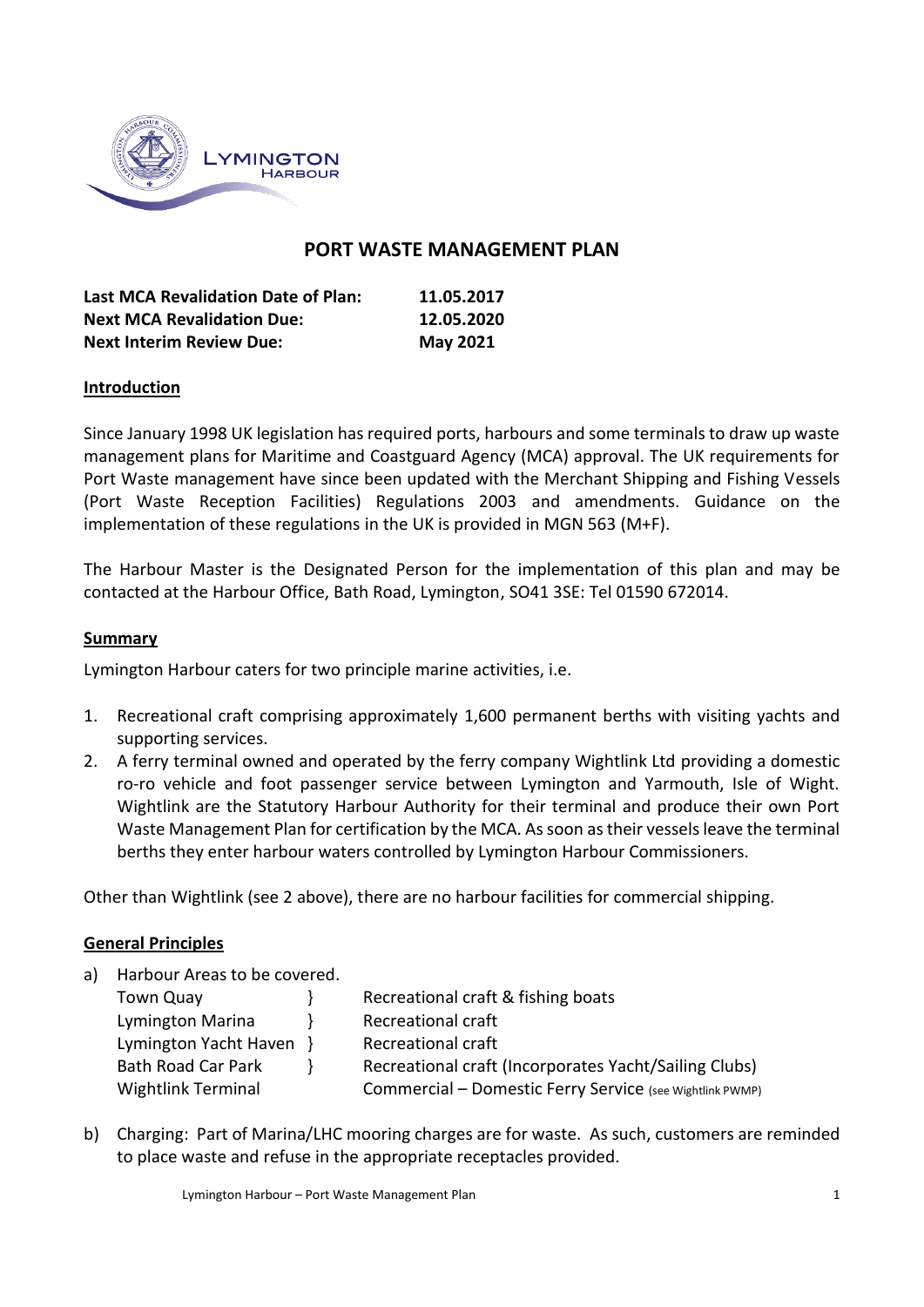# **Consultees**

| Lymington Harbour Commissioners | Chief Executive/Harbour Master      |
|---------------------------------|-------------------------------------|
| Lymington Marina (Berthon)      | Yard Manager                        |
| Lymington Yacht Haven           | <b>Office Manager</b>               |
| Royal Lymington Yacht Club      | <b>General Manager - Operations</b> |
| Lymington Town Sailing Club     | Secretary                           |

Consultees are asked on an annual basis to review their plans and advise LHC of any updates prior to submission to the MCA. Members of the public have the opportunity to submit their comments or complaints either in person at the Harbour Office or via the "Contact Us" facility on the LHC website.

# **Waste Quantities**

These are highest during the summer season but vary by area. Waste and recycling bins are emptied according to demand by licenced waste contractors who retain records of collection and disposal in accordance with their waste carrier licence conditions.

# **Non-Compliance**

Non-compliance issues are dealt with under the Lymington Harbour General Directions 2014. Direction 5.27 prohibits acts of pollution and Direction 6.3 requires waste products to be placed in the appropriate facilities. Any breaches of the Directions will be dealt with in accordance with LHC's Enforcement and Prosecution Policy in its Marine Safety Management Plan.

The MCA shall be notified of any vessels identified as being non-compliant. Contact details are:- Environmental Policy Branch Maritime and Coastguard Agency, Bay 2/29 Spring Place, 105 Commercial Road, Southampton, SO15 1EG. Tel: +44 (0) 203 8172448 E-mail: environment@mcga.gov.uk

# **Specific Area Plans**

# **Lymington Harbour Commissioners**

### Town Quay

Mobile wheelie bins are provided for visiting yachts and fishing boats for solid waste and glass recycling in conjunction with New Forest District Council (NFDC), Appletree Court, Beaulieu Road, Lyndhurst SO43 7PA, Tel 02380 285000. Bins are located in a bin store next to toilet and shower block adjacent to gangway. Emptying by NFDC takes place as necessary (minimum weekly) via an annual Season Ticket. Waste Carrier Licence CBDL45387.

### Dan Bran & Harbour Masters Pontoon

Mobile wheelie bins are located at the pontoon bridge for visiting and resident yachts.

New Forest District Council (NFDC), Appletree Court, Beaulieu Road, Lyndhurst SO43 7PA provides and empties 5 x 240l bins for solid waste (weekly collection). Waste Carrier Licence CBDL45387.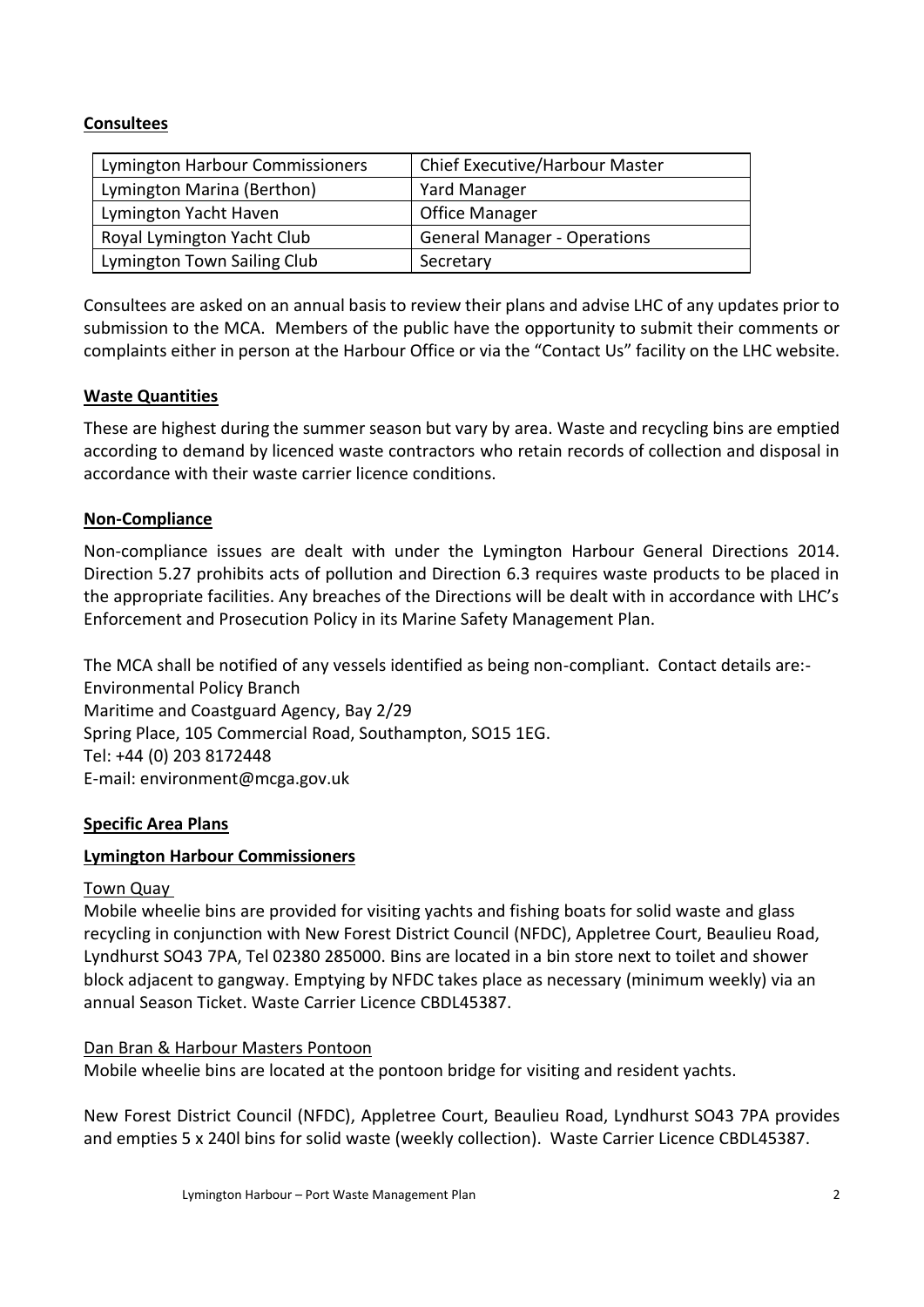BIFFA WASTE SERVICES LIMITED, Coronation Road, Cressex, High Wycombe, Buckinghamshire HP12 3TZ provides and empties 1 x 660l mixed recycling (weekly collection) and 1 x 240l glassrecycling bins (fortnightly collection). Waste Carrier Licence CBDU104360.

Details of the above facilities and their locations are provided in a 'Harbour Guide' publication which is given to mooring holders and visiting yachts.

# Other Waste not covered by the above areas

As necessary the Harbour Master hires licenced contractors to provide skips to collect hard waste found floating in the river and to deal with special situations.

Sewage pump-out facilities are available at Lymington Yacht Haven (LYH) and customers requiring this facility are directed there. There is a separate fee for use of this facility, payable directly to LYH. Details of this facility are provided in the 'Harbour Guide' and via the LHC website.

# **Lymington Yacht Haven (see further detail at Annex A)**

- 1. Eight mobile skips are provided and rubbish is then processed in an on-site waste compactor which is emptied once a month (out of season), and twice a month during the season. Skips all bear the following notices indicating that they are not to be used for non-EU food waste.
- 2. Waste oil tanks are provided close to each skip and emptied by an outside contractor as required.
- 3. Separator tanks are available for contaminated bilge water.
- 4. Discarded batteries and scrap metal are collected by SAMPAS Ltd.
- 5. Glass recycling is available with collection by NFDC.
- 6. Black/grey water pump-out connected directly to the main public foul sewer.
- 7. Two skips are provided for cardboard recycling, scrap metal and TEPs collected as required.
- 8. These arrangements are set out in a handbook issued to all mooring holders and visitors.

# **Lymington Marina incorporating Berthon Boat Co. (See further detail at Annex B)**

- 1. 2 compactors (one for marina and one for boatyard activities).
- 2. Emptying of compactors carried out by Veolia at the Lymington Waste Transfer Centre.
- 3. Recycling bins are provided for general recycling and cardboard.
- 4. Visiting boats receive a brochure showing, inter alia, compactor and bin locations. Notices state that bins are not to be used for food waste from outside the EU.
- 5. Waste oil tank is located in near the marina building and is emptied regularly.
- 6. Tank cleaning is by arrangement with BKP.
- 7. Glass recycling is available with collection by NFDC.
- 8. All other waste is managed by specialist contractors as shown in Annex B.

# **Yacht Clubs**

Royal Lymington Yacht Club provides bins for domestic refuse and glass from leisure boats for members only. Domestic waste is collected under contract through BIFFA, Coronation Rd, Cressex, High Wycombe HP12 3TZ. Waste Carrier Contract No:514/2337237/1/04800000. Glass is collected under contract through New Forest District Council (NFDC), Appletree Court, Beaulieu Road, Lyndhurst SO43 7PA. Waste Carrier Licence CBDL45387.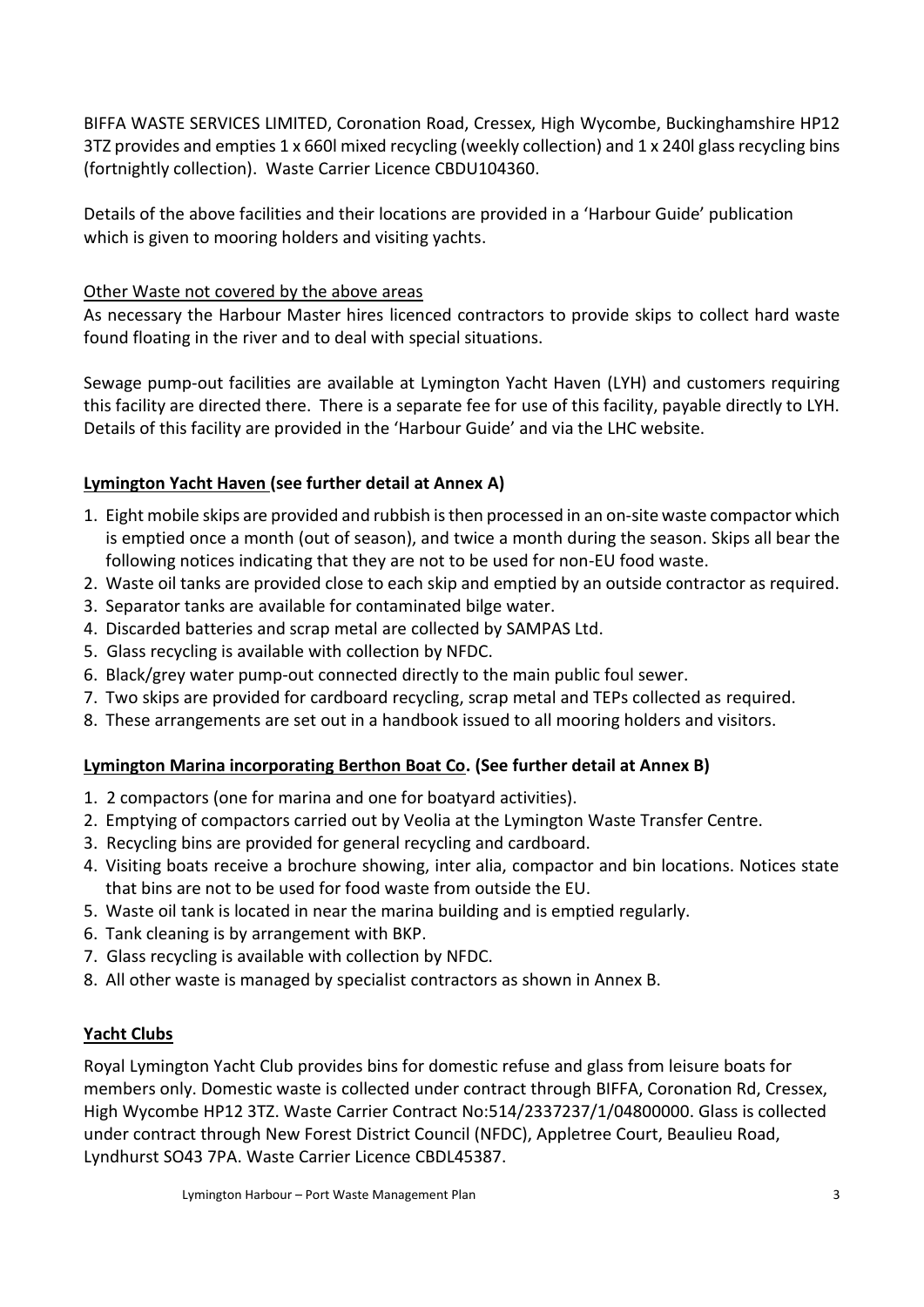Lymington Town Sailing Club provide bins for domestic refuse and glass from leisure boats for members only. Domestic waste is collected under contract through BIFFA, Coronation Rd, Cressex, High Wycombe HP12 3TZ. Waste Carrier Contract No: 514/166451/1/0030000. Glass is collected under contract through New Forest District Council (NFDC), Appletree Court, Beaulieu Road, Lyndhurst SO43 7PA. Waste Carrier Licence CBDL45387.

### **Wightlink Ltd**

Wightlink operate 3 ro-ro ferry's providing a frequent scheduled domestic vehicle and foot passenger service between Lymington and Yarmouth, Isle of Wight. Wightlink are the Statutory Harbour Authority for their terminal and produce their own Port Waste Management Plan for certification by the MCA. As soon as their vessels leave the terminal berths they enter harbour waters controlled by Lymington Harbour Commissioners.

Wightlink vessels are classed as 'Class IV passenger ships engaged only in voyages within category D waters' and therefore fall outside the scope of the 2003 Regulations.

# **Time Expired Pyrotechnics (TEPs)**

#### Leisure Users

On the 9<sup>th</sup> February 2010 the MCA issued updated guidance for the disposal of TEPs by members of the public and from small independent fishing vessels.

The MCA currently provide a limited storage facility for some TEPs through HM Coastguard, prior to disposal. The nearest Maritime Rescue Coordination Centre to Lymington that will accept TEPs is MRCC Solent – Tel: 023 9255 2100 (appointment required).

Lymington Yacht Haven will accept TEP's from its own customers and undertake disposal; a small fee is charged.

### Commercial Organisations

Marine Guidance Note (MGN) 287 gives the following options for disposing of out-of-date TEPs from commercial organisations:

- 1. Some pyrotechnic suppliers or their agents(s) may have a collection and disposal scheme in place and may be able to accept TEPs.
- 2. Ask a life raft service station if they are able to take out of date TEPs.
- 3. Ask the port, harbour or marina where your vessel is berthed if they will accept TEPs (Note: None of the organisations on the Lymington River accept TEPs except Lymington Yacht Haven)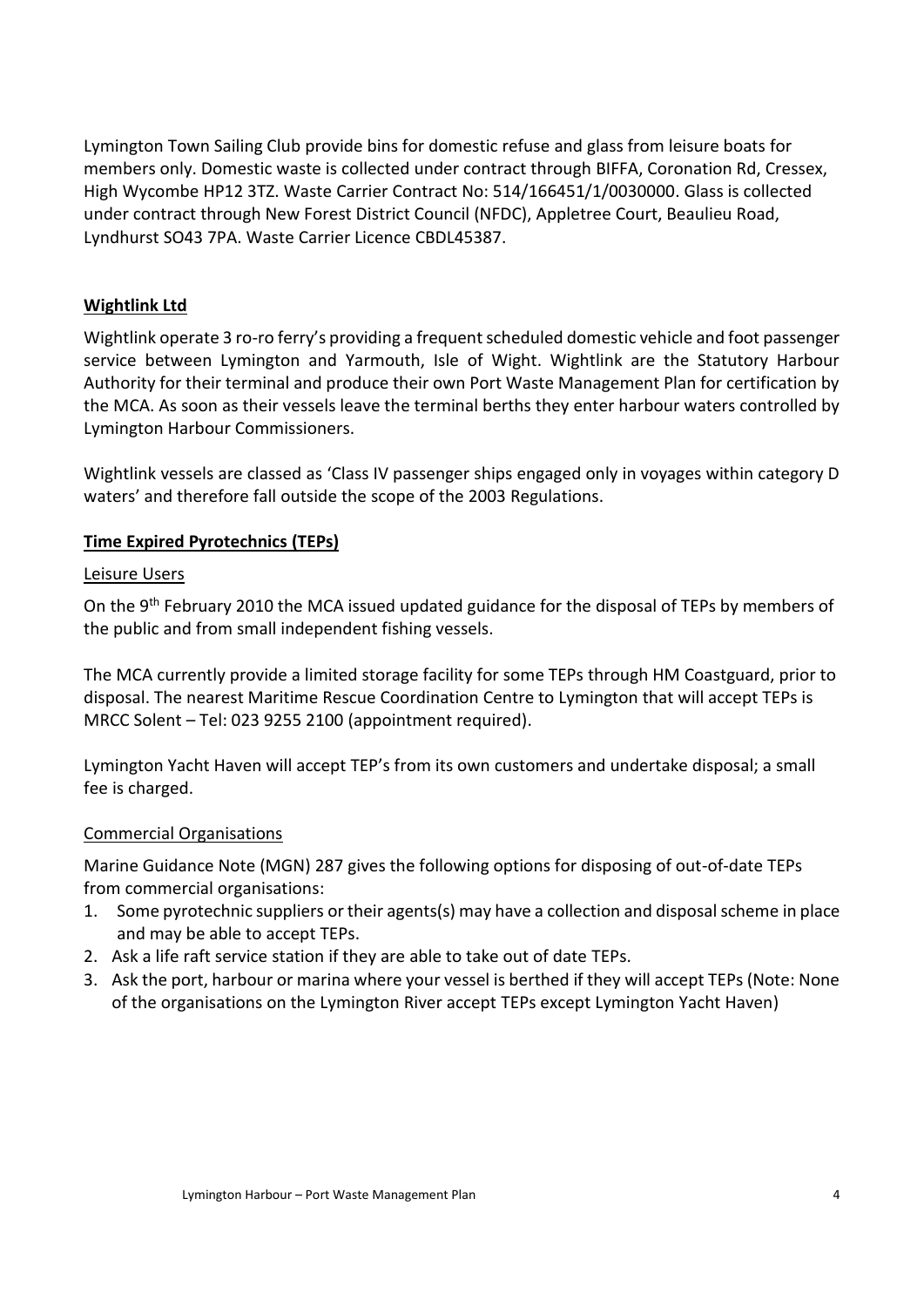### **Review**

This plan will be reviewed with the consultees (above) every 12 months to ensure that it is 'current'. A copy of the reviewed plan will be submitted to the MCA on an annual basis. The MCA will determine when they need to undertake a formal review and recertification. This will normally only be required in the event of a significant change in the scale and arrangements for waste disposal.

Ryan Willegers Harbour Master - Lymington Harbour Commissioners

May 2020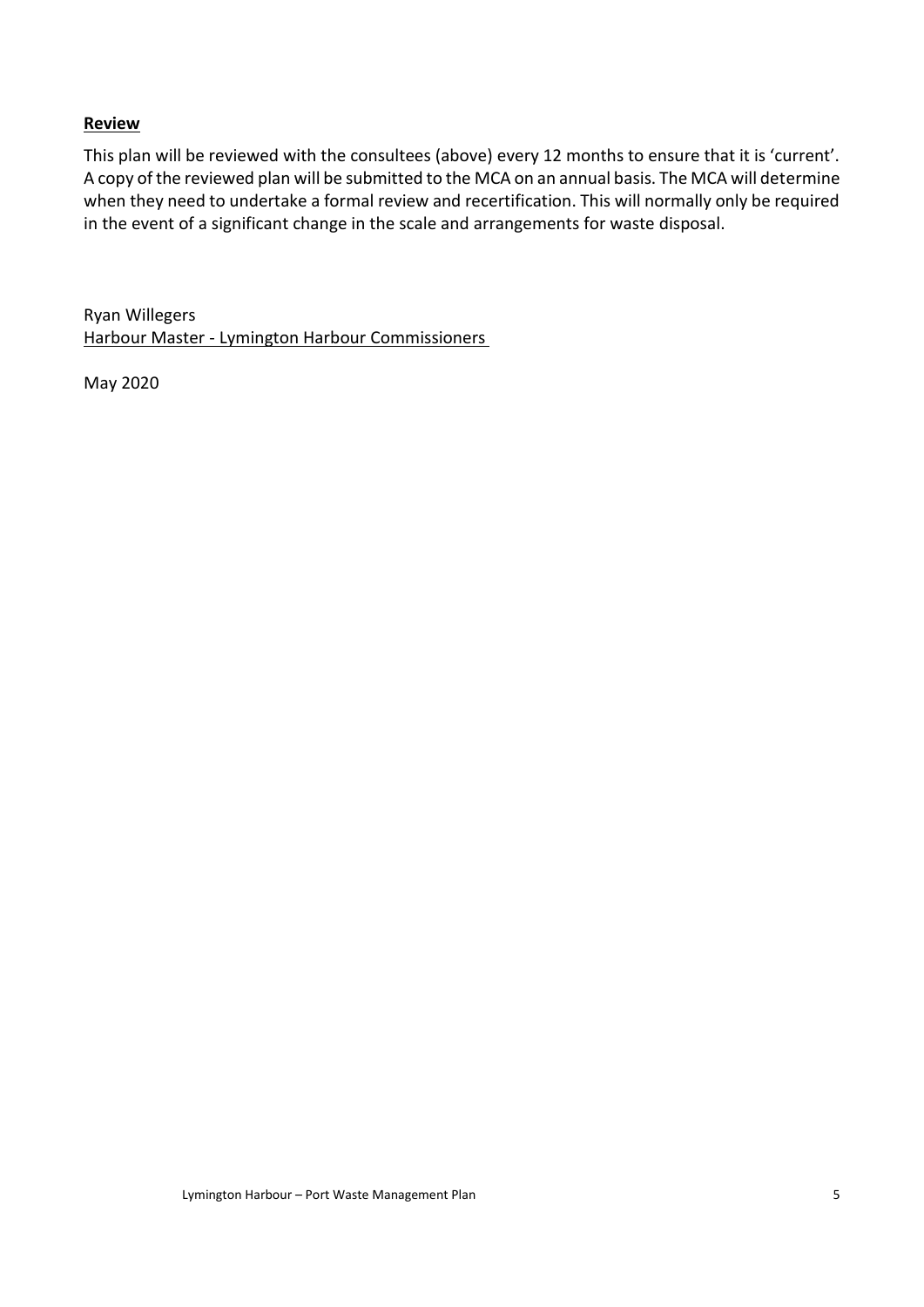# **ANNEX A**

# **Lymington Yacht Haven**

# **Domestic Waste**

Eight mobile skips are provided and rubbish is then processed on site in a waste compactor which is emptied under contract once a month (out of season), and twice a month during the season by Veolia Environmental 210 Pentonville Road, N1 9JY: Tel 02078 125000. Waste Carrier Licence Number CBDU95537

Use of the waste bins is free to all marina users and signs are displayed indicating that they are not to be used for non-EU food waste. Every boat visiting the marina is given a brochure containing useful information including the siting of the waste bins.

# **Glass**

Recycling bins are provided for glass. These are emptied by New Forest District Council. Appletree Court, Beaulieu Road, Lyndhurst SO43 7PA: Tel 02380 285000. Waste Carrier Licence CB/VM3288KH.

# **Waste Oil /Oil Filters / Contaminated Waste**

Waste Oil tanks are emptied by Slicker Recycling. There is no set schedule for the collection of this. When tanks are 2/3rds full, the contractor is asked to empty them. Waster Carrier Licence Number: CB/HE5486LG. Slicker Recycling, Enterprise House, Barrack Road, Stourport on Severn, DY13 9RW: Tel: 01633 841114

Disposal of oil contaminated waste (mainly rags and filters) together with old anti-freeze is also managed under annual contract with Slicker Recycling.

Wash down area waste is collected under annual contract by Veolia Environment, 210 Pentonville Road, N1 9JY: Tel 02078 125000. Waste Carrier Licence Number CBDU95537.

The waste from the interceptor tanks on the fuel bay are emptied every year under annual contract by Cleansing Services Group. Waste Carrier Licence Number AM/406452/CB. Cleansing Services Group, Chartwell House, 5 Barnes Wallis Rd, Segensworth, PO15 5TT.

The wet waste (grease trap) from the Haven Bar & Bistro is also emptied under annual contract by Cleansing Services Group. Waste Carrier Licence Number AM/406452/CB.

### **Batteries**

Battery waste is collected by SAMPAS Ltd on a quarterly basis. SAMPAS Ltd, 96 Gosport Street, Lymington, SO41 9EH. Waste Carrier Licence Number: CBDU257140.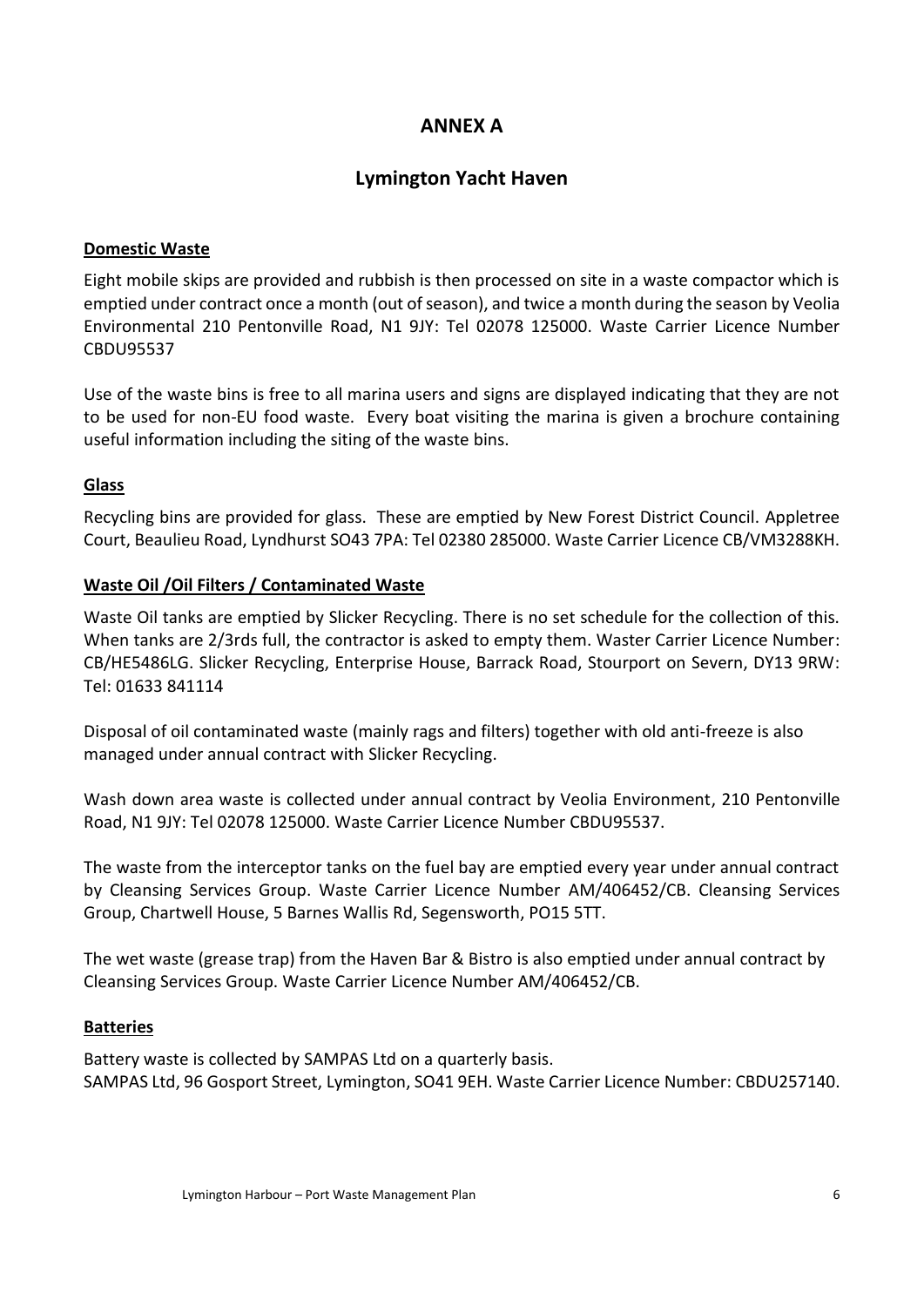### **Cardboard & Mixed Recycling**

Two large front end loaders are provided for cardboard, plastic and paper. They are emptied under contract as required by BIFFA Waste Management, Coronation Rd, Cressex, High Wycombe HP12 3TZ. Waste Carrier License: TWE/67683/CB.

#### **Flare Disposal**

Collected by EOD as required, Waste Carrier Licence: CB/BM3984UX

#### **Pump-out, Black/Grey**

Pump-out connected directly to the main public foul sewer.

#### **Scrap Metal**

Locked compound on site, collected as required by SAMPAS Ltd. SAMPAS Ltd, 96 Gosport Street, Lymington, SO41 9EH. Waste Carrier Licence Number: CBDU257140.

Reviewed by Lymington Yacht Haven on 26.06.20.



#### **ANNEX B**

Lymington Harbour – Port Waste Management Plan 7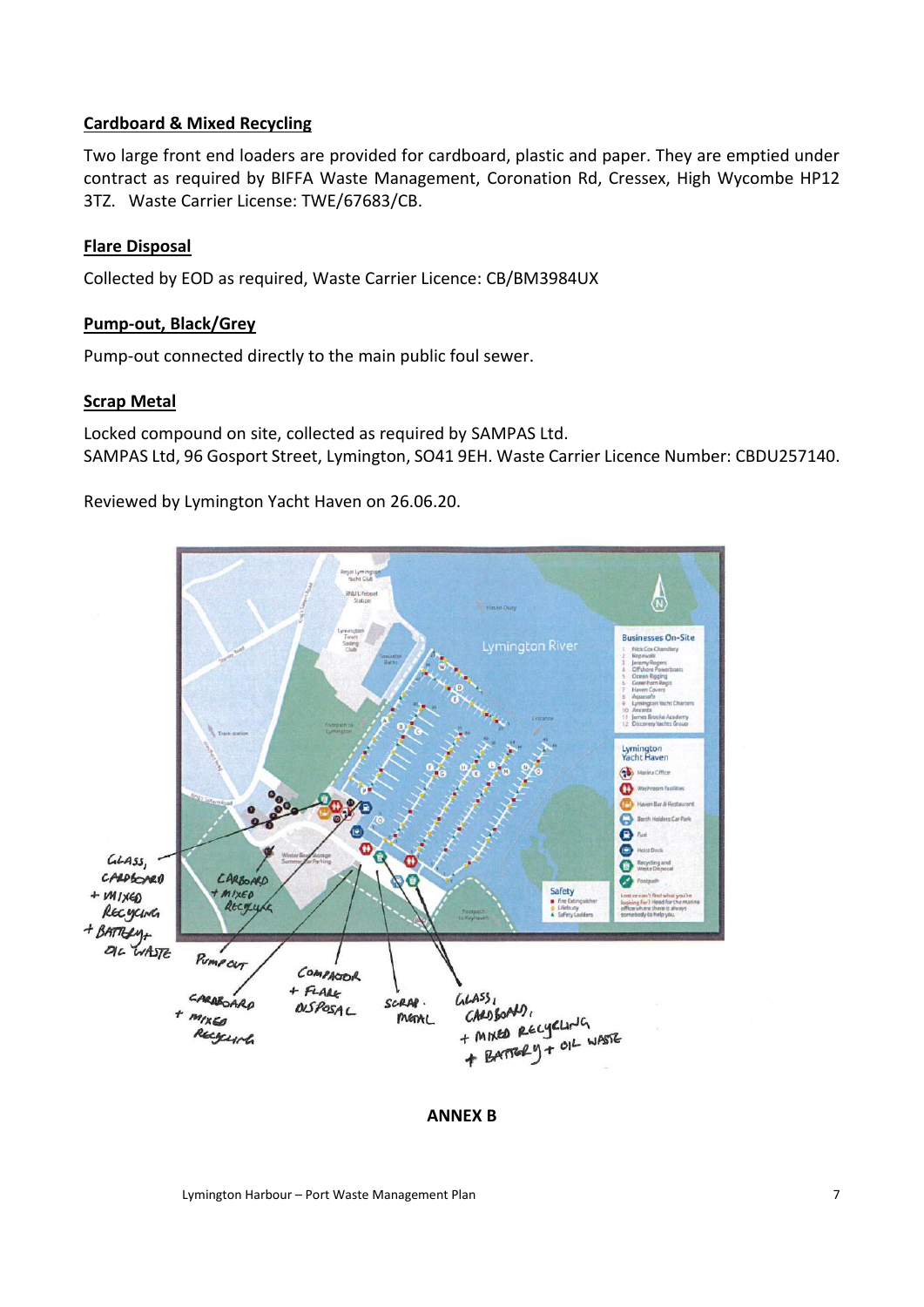# **Lymington Marina / Berthon Boat Company**

# **Domestic Waste**

There are two waste compactors on site, situated at the marina and M shed. Every boat visiting the marina is given a brochure containing useful information including the siting of the waste bins. Veolia, Lymington Waste Transfer Centre, Lymington.

Waste Carrier Licence CB/DU95537. Veolia Environmental, 210 Pentonville Road, N1 9JY: Tel 02078 125000.

# **Dry recycling**

Recycling bins are provided alongside the marina compactor above for paper, plastics and card; other general recycling collected by Veolia. Waste carrier licence CB/DU95537.

# **Glass**

Recycling bins are provided alongside the bins above for bottles and jars. NFDC, Appletree Court, Beaulieu Road, Lyndhurst SO43 7PA: Tel 02380 285000. Reference number 6025: emptied every other Friday

# **Cardboard & shredded paper**

Cardboard is compacted at M shed stores cardboard compactor and baled for collection by Veolia. Waste carrier licence CB/DU95537.

### **Waste Oil and Oil Filters**

Disposal of waste oil is provided for via a disposal tank situated near the marina building and accessible at all times. This tank is emptied on a regular basis. Two oil filter disposal bins are sited alongside the oil tank. Oil and filters are taken away by Cleansing Service Group Ltd, Barnes Wallis Road, Fareham PO15 5TT; Telephone number 01489 782232; Waste Carrier Licence number CB/DU89037.

### **Brown/Black Water Tank Pump Out**

Tank cleaning and disposal of liquid and sludge wastes can be carried out at short notice by BKP, Waste Carrier Licence Number CB/DU201880. BKP Waste & Recycling Ltd, Casbrook Park, Bunny Lane, Romsey SO51 0PG. Tel 0800 3765004.

### **Scrap Metal**

Large skip kept on site, collected as required by: Nick Maunders, Waste Carrier Licence No. CB/DU217931 (Tel: 07747601336). NJM Metal Recycling, Unit 2 Boarhunt Yard, 1 First Avenue, Southampton SO15 0LJ.

### **Batteries**

On site storage in locked containers, collected as required by: Nick Maunders, Waste Carrier Licence No. CB/DU217931 (Tel: 07747601336)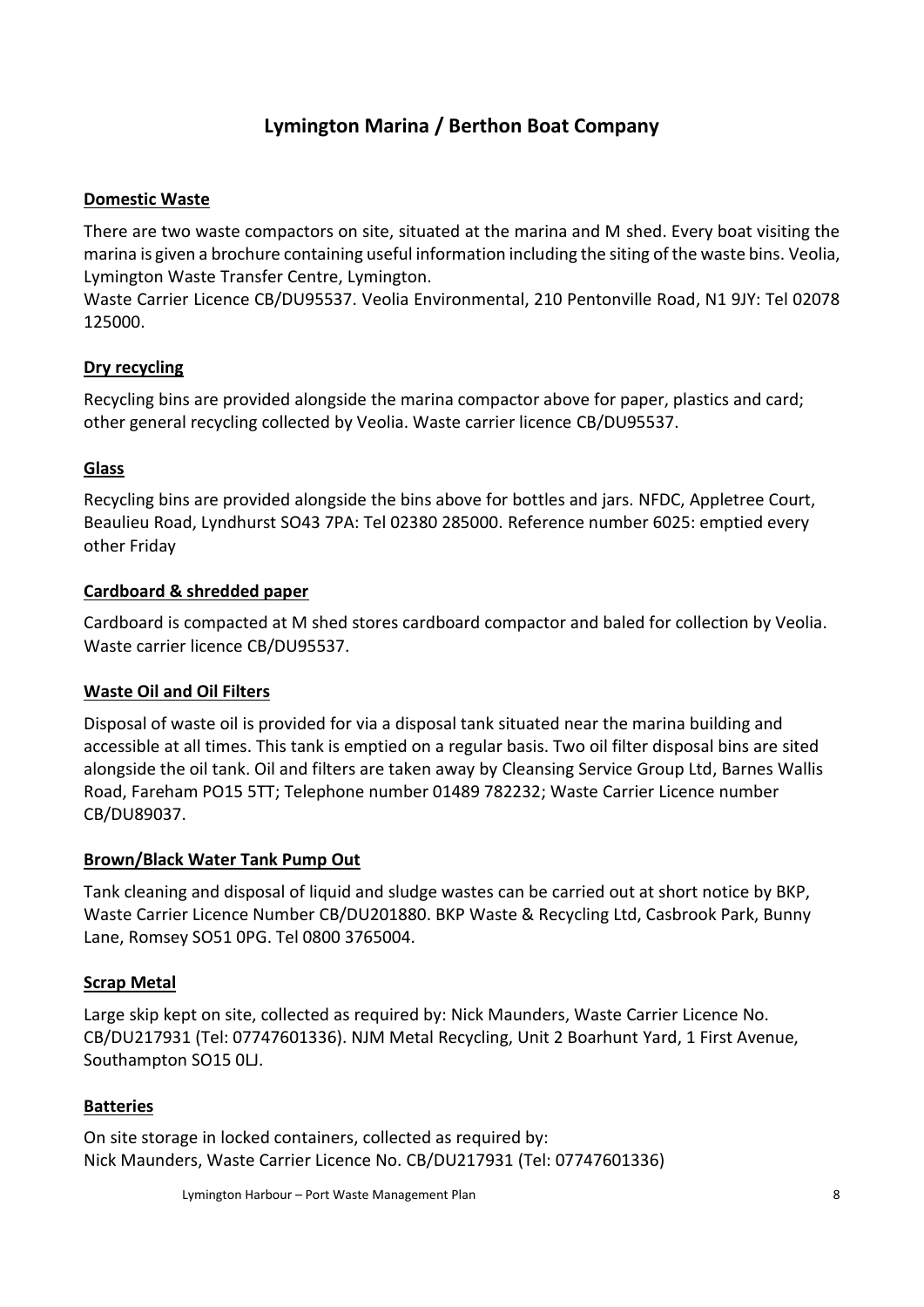# **Small Batteries**

On site storage. Collected as required by Cromwell Tools Ltd under WEEE Regs. Cromwell Tools, Unit 15 Admirals Park, Williams Road, Portsmouth PO3 5NJ.

# **Oily Bilge Water, Waste Diesel, Anti-Freeze**

On-site bunded storage in IBCs, collected by BKP, waste carrier licence No CB/DU201880.

### **Gunwash, Thinners, Paint Waste & Solvent**

On-site bunded storage, collected by BKP Ltd. Waste Carriers Licence No CB/DU201880

# **Motor Vehicle Waste & Parts Cleaner**

Collected by Safety Kleen UK, Waste Carrier Licence Number CB/DU89939. Safety Kleen UK, Profile West, 950 Great West Road, Brentford TW8 9ES. Tel: 0203 8148700.

# **Resin & Waste Acid**

On-site bunded storage, collected by BKP, Waste Carrier Licence Number CB/DU201880.

# **Fire Extinguishers (Halon)**

Collected by Fireguard, Waste Carrier Licence Number CB/DU151334. Fireguard Safety Equipment Co Ltd, Unit 11 Chancel Ind Estate, Newhall St, Willenhall WV13 1NX.

### **Fluorescent Light Recycling**

Collected by Kew Electrical, Unit 730 Ampress Park, Lymington SO41 8LW, under WEEE Regs.

### **Waste Petrol**

Pumped directly from fuel tanks by BKP and transferred from site immediately. No large quantities of waste petrol are stored on site. Waste Carrier Licence CB/DU201880

Reviewed by Lymington Marina / Berthon Boat Company on 26.06.20.